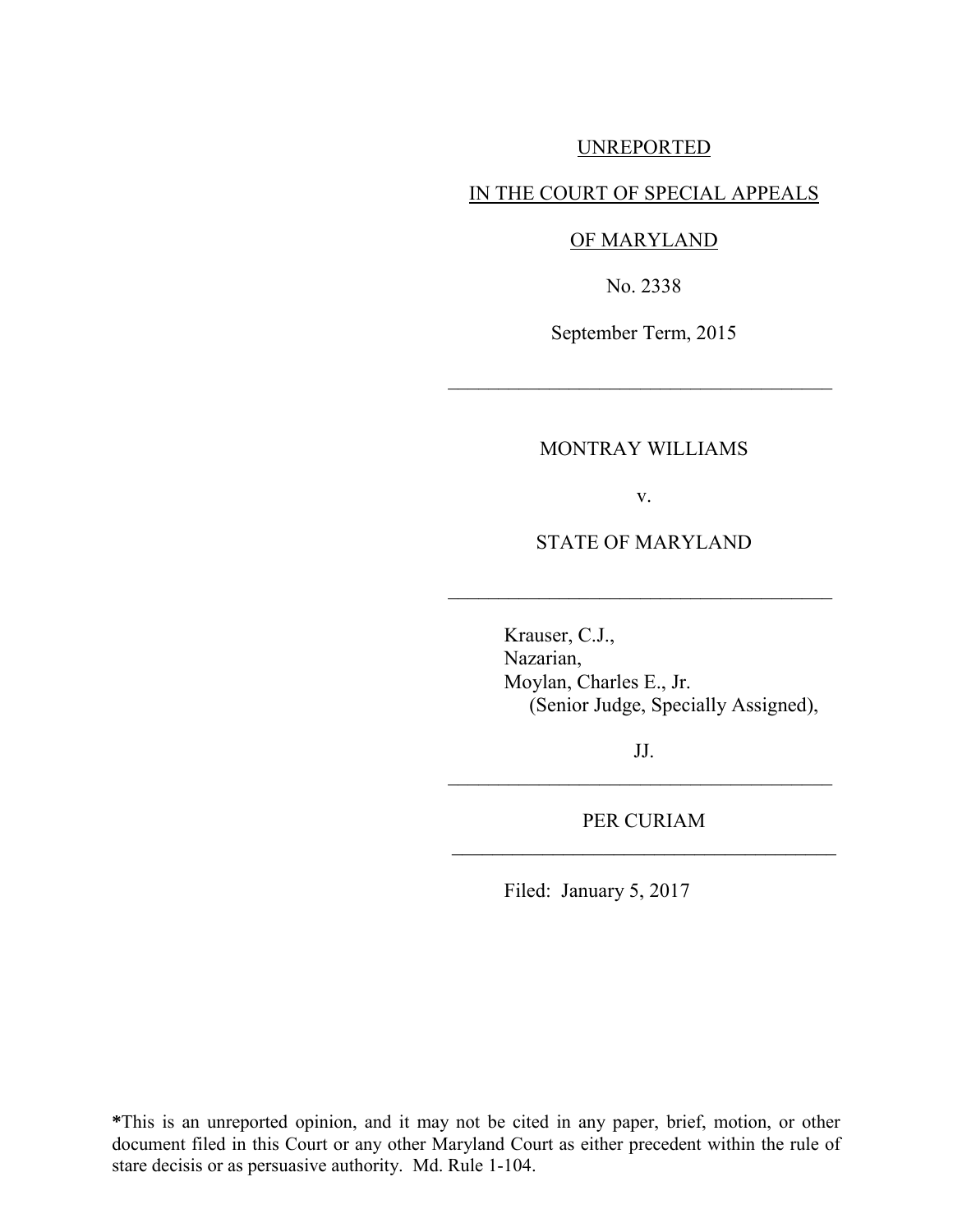‒Unreported Opinion‒

In 2012, Montray Williams, appellant, was convicted by a jury, in the Circuit Court for Baltimore County, of two counts of robbery stemming from a bank robbery involving two bank tellers. Because this was his fourth conviction for a crime of violence, the State sought an enhanced sentence of life imprisonment, without the possibility of parole, pursuant to Section 14-101 of the Criminal Law Article of the Maryland Code. The court sentenced Williams to the enhanced sentence of life imprisonment without the possibility of parole for each robbery conviction, with the sentences to run concurrent with each other. Upon appeal, this Court held that the statute only permitted the imposition of one mandatory sentence and, accordingly, vacated the life sentence imposed for the second count of robbery and remanded for re-sentencing on that count. *Williams v. State*, 220 Md. App. 27, 45 (2014), *cert. denied*, 441 Md. 219 (2015).

In 2015, Williams filed a motion to correct an illegal sentence in which he asserted that his sentence as a fourth-time offender for a crime of violence was illegal because, among other reasons, he had never been sentenced as a third-time offender. The circuit court denied the motion, prompting this appeal.

The State moves to dismiss the appeal as untimely based on the circuit court's docket entry reflecting that the notice of appeal was filed on December 1, 2015, one day beyond the time period in which the appeal had to be filed. We shall deny that motion because, although the docket entry does indicate that the notice of appeal was filed on December 1, 2015, a clerk's office memorandum in the record before us clearly states that the appeal was filed on "11/30/2015." The notice of appeal also bears a date-stamp of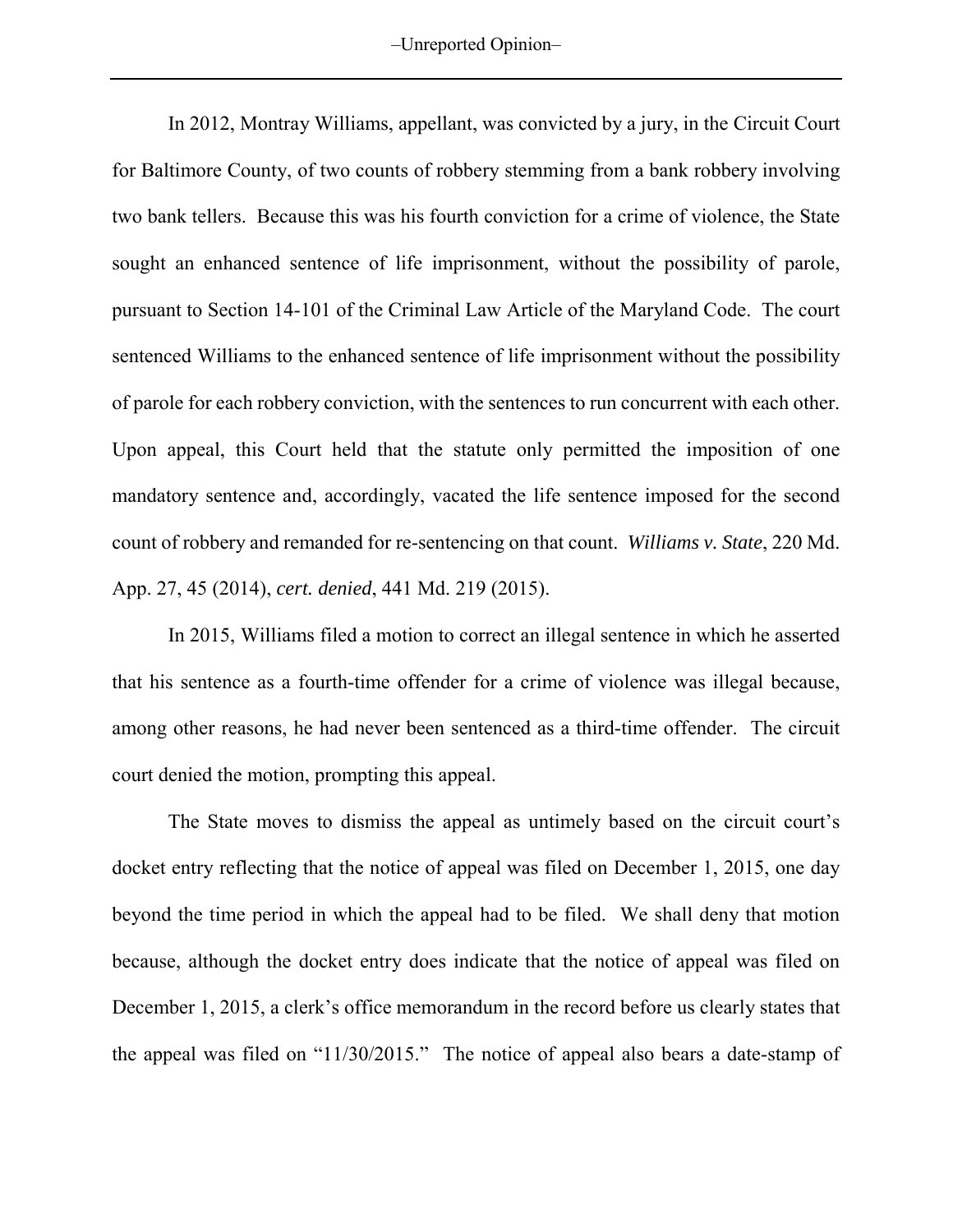"Nov 30 2015." We direct, therefore, that the circuit court correct the docket entry to reflect that the notice of appeal was filed on November 30, 2015.

Turning to the merits, Williams first asserts that the circuit court erred by failing to support its order of denial with a statement of reasons addressing each issue he raised in his motion. Williams relies on Rule 4-407(a) to support that claim, but that rule is not applicable here because it applies to a petition for post-conviction relief, not a ruling on a motion to correct an illegal sentence. The applicable rule, Rule 4-345(f), does not require the court to prepare a statement of reasons for *denying* a motion to correct an illegal sentence.

Williams next claims that his sentence to life without the possibility of parole for his fourth conviction of a crime of violence "violated due process procedures" because he did not receive an enhanced sentence for his third conviction for a crime of violence and "it would be consistent with the Legislative intent for graduated punishment, prior to the imposition of life without parole."<sup>[1](#page-2-0)</sup> Williams cites no authority in support of that claim. Although Williams did not make this precise argument on direct appeal, this Court noted,

<span id="page-2-0"></span> $\overline{a}$ 

<sup>&</sup>lt;sup>1</sup> Crim. Law,  $§$  14-101(c)(1) provides:

Except as provided in subsection (f) of this section [relating to parole], on conviction for a fourth time of a crime of violence, a person who has served three separate terms of confinement in a correctional facility as a result of three separate convictions of any crime of violence shall be sentenced to life imprisonment without the possibility of parole.

Robbery is a "crime of violence." Crim. Law.,  $\S$  14-101(a)(9). Williams does not dispute that, when he was convicted of robbery in 2012, he had three prior convictions for crimes of violence (in 1991, 1995, and 2001) for which he served separate terms of confinement in a correctional facility.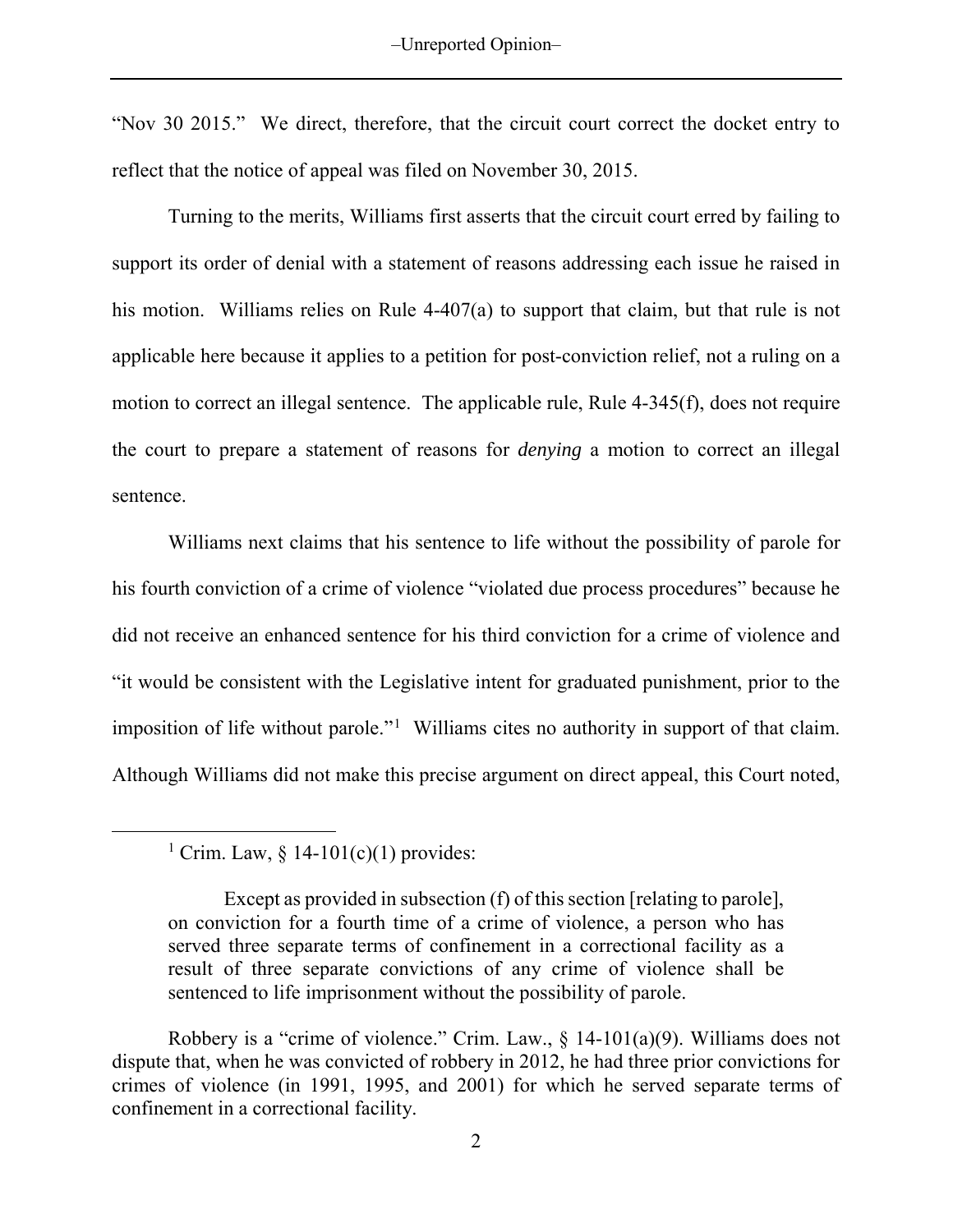in that case, that "the sentence to life without the possibility of parole imposed by the court for [the first robbery count] was in accordance with the enhanced penalty statute." 220 Md. App. at 45. In other words, the predicate for the enhanced sentence was met, that is, three prior convictions for a crime of violence for which Williams had served three separate terms of confinement.

Moreover, in *Nelson v. State*, 187 Md. App. 1 (2009), this Court addressed a very similar claim in the context of the enhanced sentencing statute for repeat drug offenders. In *Nelson*, the defendant was sentenced as a third-time drug offender to a term of twentyfive years without parole pursuant to Art. 27, § 286(d) of the Md. Code (1996 Repl. Vol., 2001 Supp.) (later codified as Crim. Law, § 5-608). In a motion to correct an illegal sentence he argued that the sentence was illegal because, although he met the criteria for the sentence enhancement as a third-time offender, he had never been sentenced as a second-time offender. *Id.* at 3. In other words, Nelson claimed that he had to be sentenced as a second-time offender before he could ever be sentenced as a third-time offender. *Id.* at 10. The circuit court denied the motion and, upon appeal, this Court affirmed. We noted that a plain reading of the enhanced penalty statute did not support Nelson's position and we refused to "read into the statute a sequential requirement when applying the sentencing enhancement penalties, by which a mandatory [second-time offender enhancement] must be imposed for a second offender before a [third-time offender enhancement] may be imposed upon a third offender, and so on." *Id.* at 22.

Similarly, there is no sequential requirement in the enhanced sentencing statute at issue here, and no indication that the legislature intended one. Accordingly, we hold that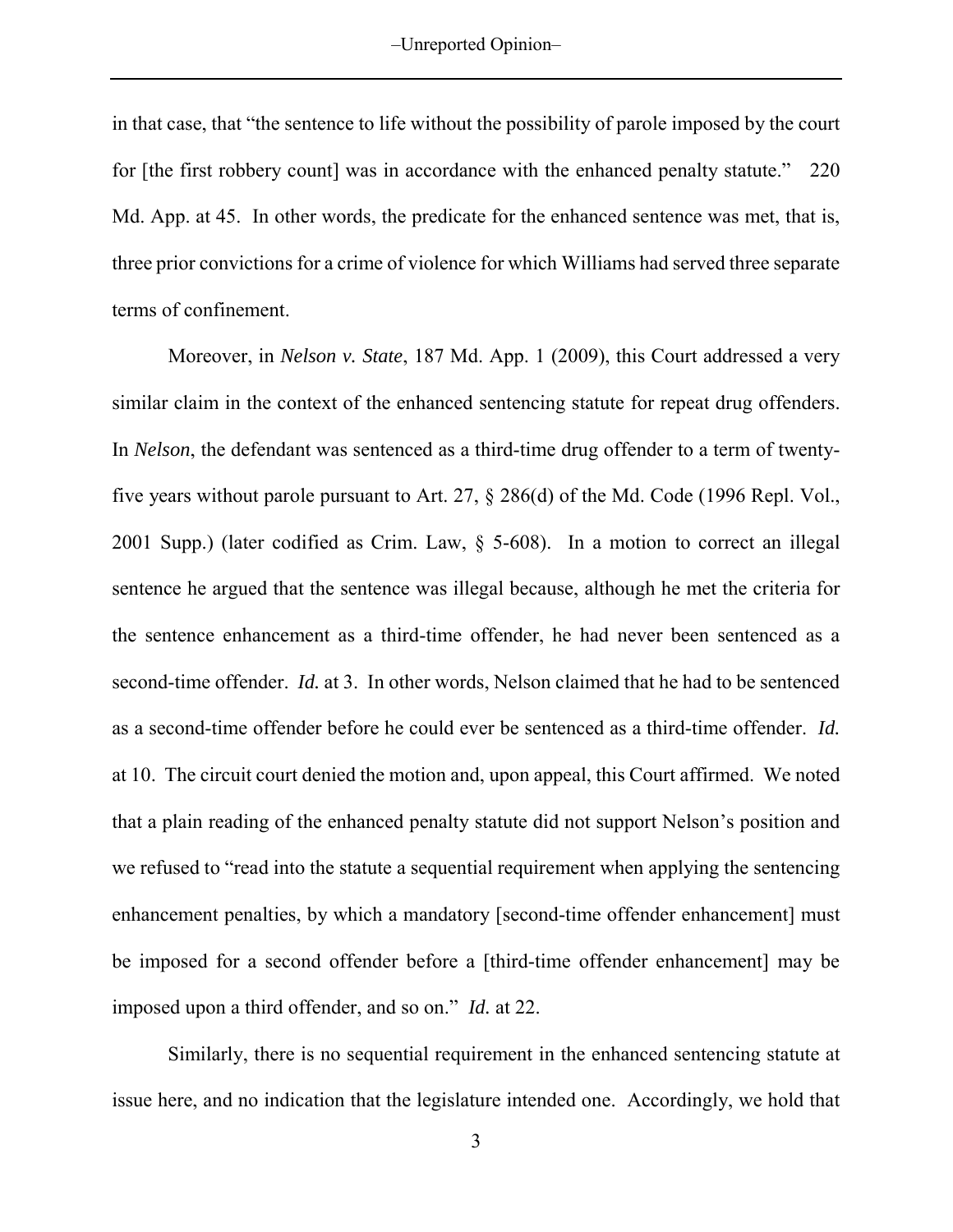Crim. Law, § 14-101 does not require that an individual must be sentenced as a third-time violent crime offender before he can be sentenced as a fourth-time violent crime offender when he has met the criteria for the enhanced sentence for a fourth conviction of a crime of violence.

Finally, Williams appears to assert that his sentence is illegal because of alleged infirmities with respect to his indictment. Williams maintains that "the charging document that [he] was tried on was fabricated and not a proper basis to proceed to trial on or to base sentences on." That is an issue Williams should have raised in a timely-filed motion prior to trial, and he waived it by failing to do so. *See* Rule 4-252(a)&(b). Moreover, the indictment reflects that Williams was charged with eleven counts, including the two counts of robbery upon which he was convicted. Accordingly, his sentences for robbery are not inherently illegal and thus not subject to review under Rule 4-345(a). *See Bryant v. State,* 436 Md. 653, 662 (2014) (only sentences that are "inherently illegal" are subject to review and correction under Rule 4-345(a)). "Inherently illegal" sentences are those where there was no conviction warranting any sentence, *Chaney v. State*, 397 Md. 460, 466 (2007); where the sentence imposed was not a permitted one, *id.*; where the sentence imposed exceeded the sentence agreed upon as part of a binding plea agreement, *Matthews v. State,*